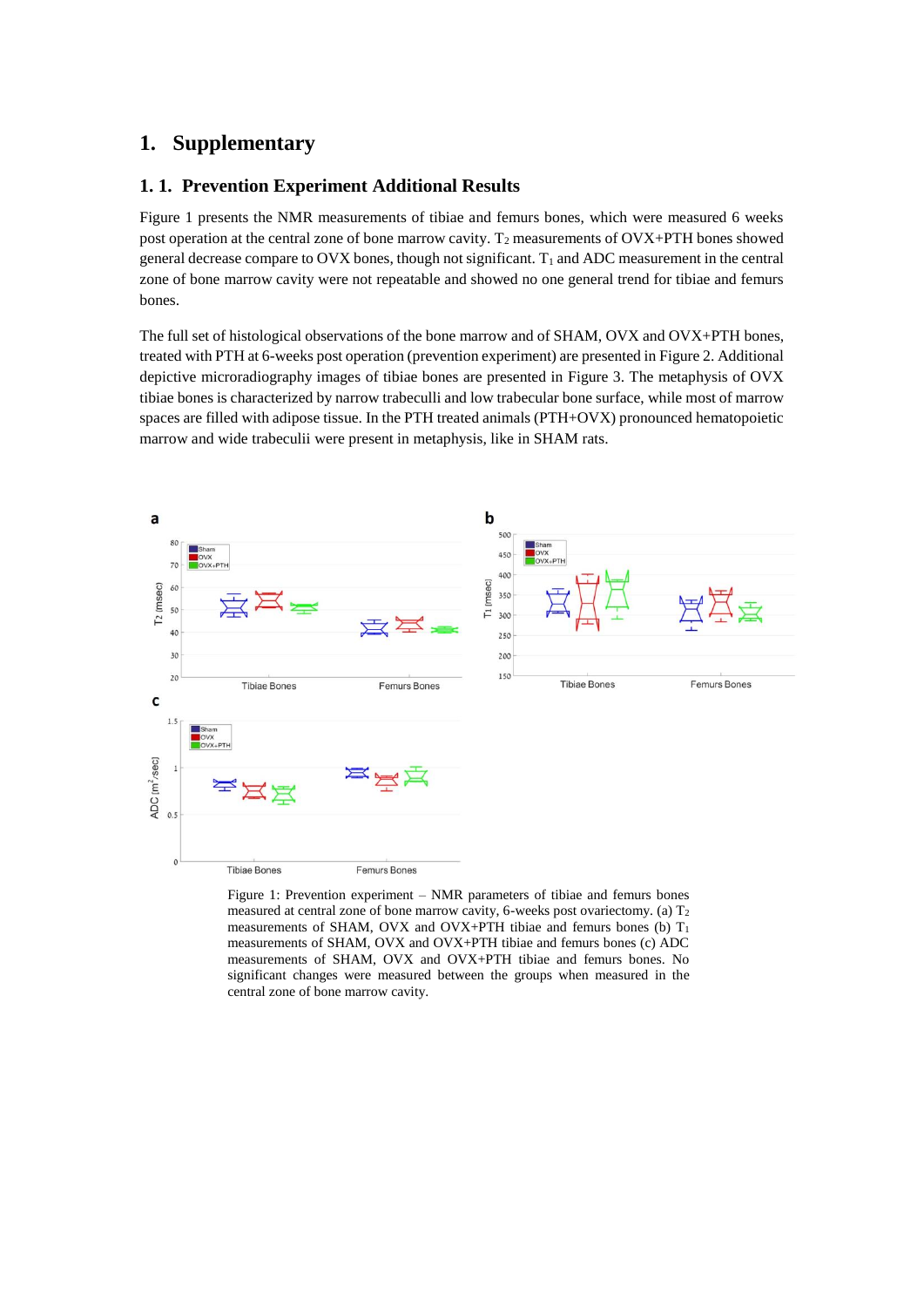a



<span id="page-1-0"></span>Figure 2: Prevention experiment reference measurements– the full set of bone marrow cellularity histology (Hematoxylin and Eosin stain) of SHAM, OVX and OVX+PTH, treated with PTH at 6-weeks post operation. Bone marrow cellularity histology of tibiae bones (a) and (b); and femurs bone (c). OVX revealed high number of adipocytes and less dense trabecular bone compared with the SHAM and PTH treated. Slides were visualized by Motic AE31 inverted microscope, magnification X4/X10.



<span id="page-1-1"></span>Figure 3: Prevention experiment reference measurements– representative radiographs of SHAM, OVX and OVX+PTH tibiae bones, treated with PTH at 6 weeks post operation. PTH treatment increased the trabecular bone when compared with the SHAM and the OVX controls. Slides were conducted with FAXITRON (a cabinet X-ray system, Hewlett-Packard).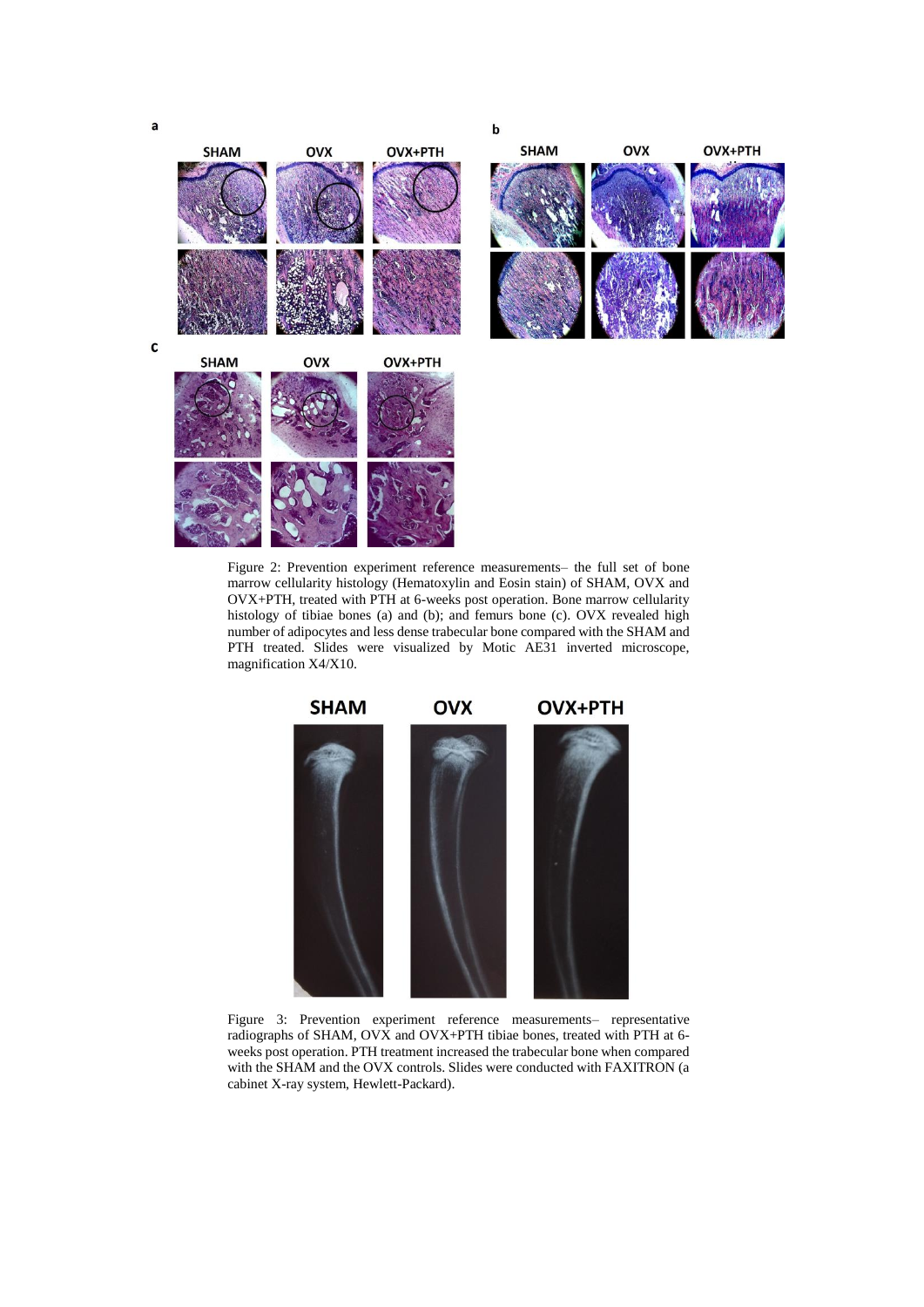## **1. 2. Therapeutic Treatment Experiment Additional Results**

[Figure 4](#page-2-0) shows  $T_2$  measurements of tibiae bones at the peripheral zone of bone marrow cavity, 11 weeks post operation. Although  $T_2$  of OVX tibiae bones increased compare to the OVX+PTH and the SHAM femurs bones, it was so not significant (P>0.05).

 $T_1$  and ADC measurements at the peripheral zone showed general increase of the OVX+PTH tibiae or femurs bones compare to the OVX groups (see [Figure 5](#page-2-1) and [Figure 6](#page-3-0) respectively), though it was not significant.

Unlike ADC measurement in the central zone of bone marrow cavity,  $T_2$  measurement in the central zone showed no significant changes between the three groups (see [Figure 7\)](#page-3-1).

The full set of histological observations of the bone marrow and of SHAM, OVX and OVX+PTH bones, treated with PTH for 3 weeks at 8-weeks post operation (therapeutic experiment) are presented in [Figure](#page-4-0)  [8.](#page-4-0) Additional depictive microradiography images of tibiae bones are presented in [Figure 9.](#page-4-1) The metaphysis of OVX tibiae bones is characterized by narrow trabeculli and low trabecular bone surface, while most of marrow spaces are filled with adipose tissue. In the PTH treated animals (PTH+OVX) pronounced hematopoietic marrow and wide trabeculii were present in metaphysis, however there is greater amount of adipocytes than SHAM rats.



<span id="page-2-0"></span>Figure 4: Therapeutic treatment experiment  $-$  T<sub>2</sub> measurements of tibiae bones at the peripheral zone of bone marrow cavity, 11 weeks post operation. No Significant increase for the tibiae OVX bones compare to the OVX+PTH and the SHAM femurs bones when measured in the peripheral zone.



<span id="page-2-1"></span>Figure 5*:* Therapeutic treatment experiment – ADC measurements of tibiae and femurs bones at the peripheral zone of bone marrow cavity, 11 weeks post operation. No Significant changes for the ADC value of the tibiae or femurs bones were observed when measured in the peripheral zone.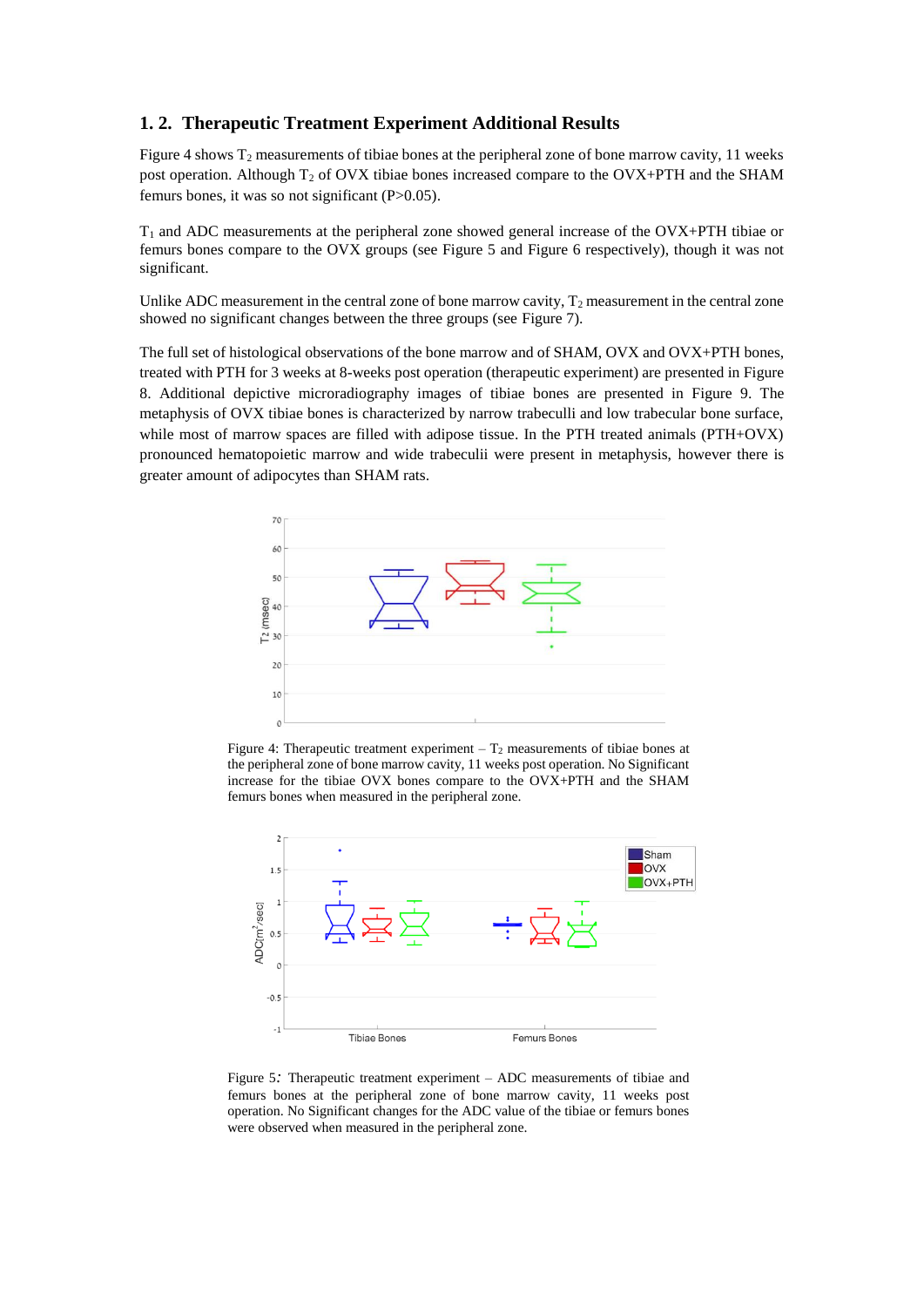

<span id="page-3-0"></span>Figure 6: Therapeutic treatment experiment  $-$  T<sub>1</sub> measurements of tibiae and femurs bones at the peripheral zone of bone marrow cavity, when measured 11 weeks post ovariectomy. No Significant changes for the T<sub>1</sub> value of the tibiae or femurs bones were observed when measured in the peripheral zone.



<span id="page-3-1"></span>Figure 7: Therapeutic treatment experiment  $-T_2$  measurements of tibiae and femurs bones at the central zone of bone marrow cavity, 11 weeks post operation. No Significant changes for the  $T_2$  value of the tibiae or femurs bones were observed when measured in the central zone.